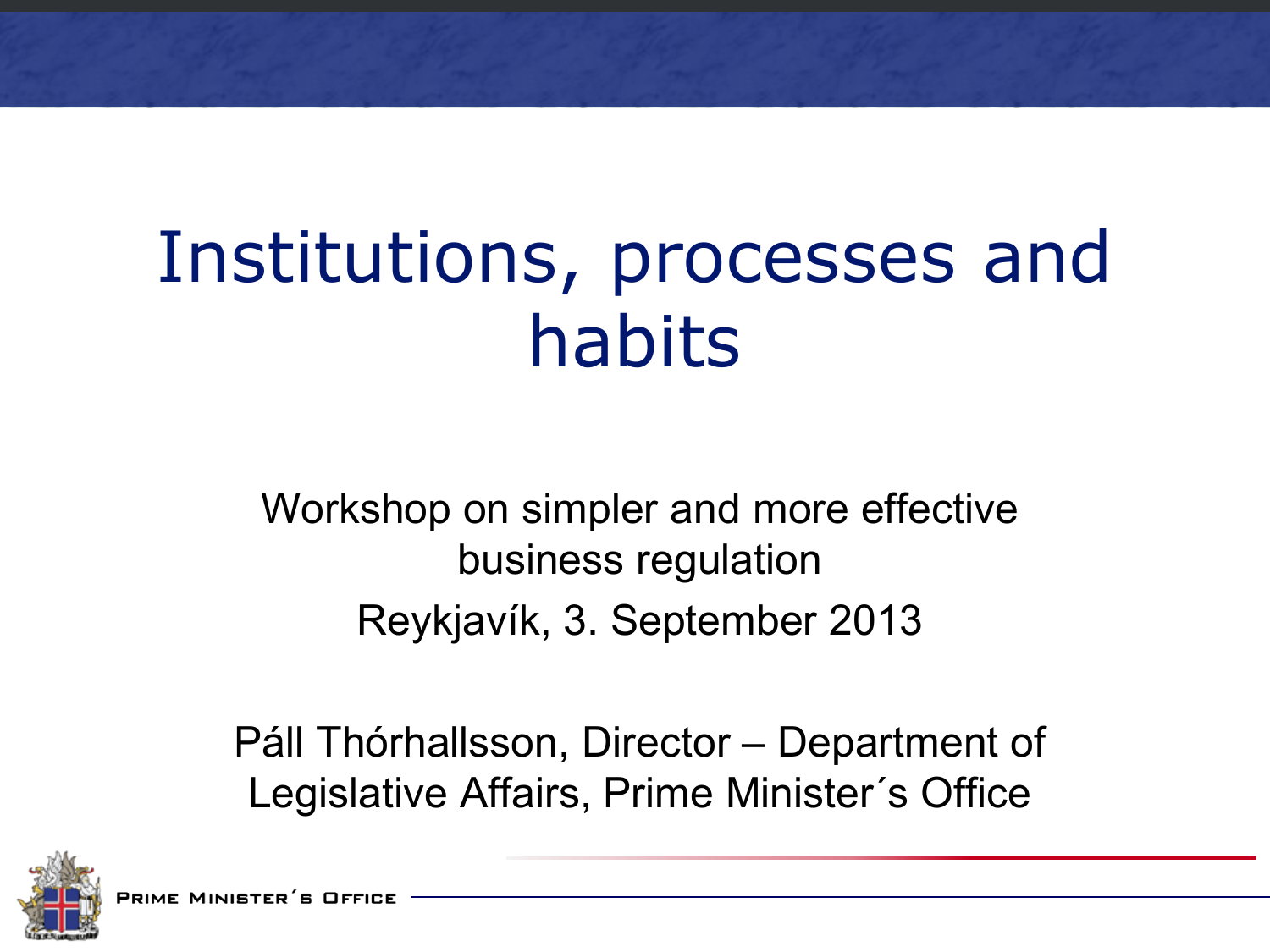- 1. A bit of history
- 2. Key challenges

3. Proposals in the draft action plan and how they could be further developed

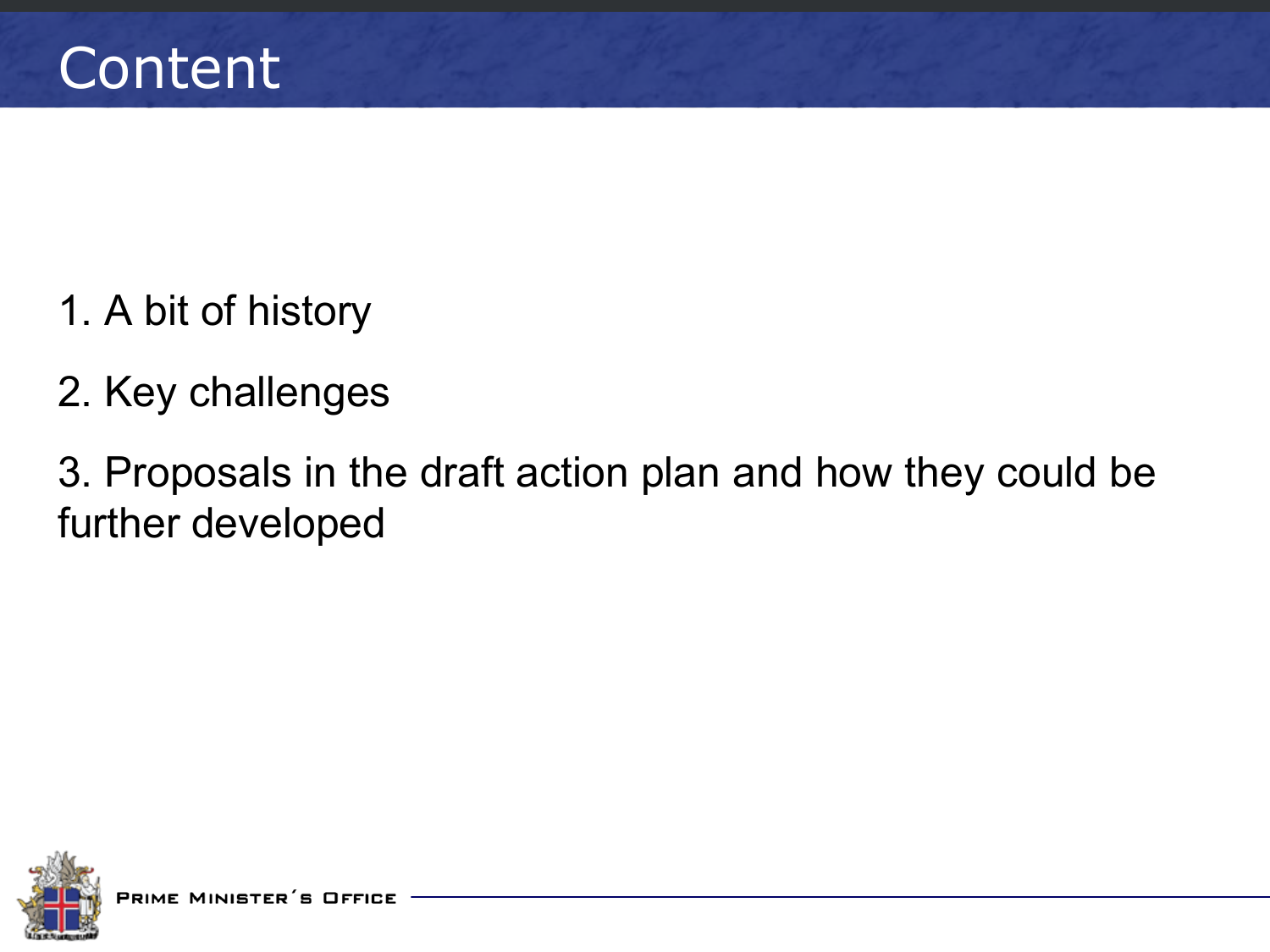# 1. A bit of history

- 1. Pre-2005
- 2. 2005-2008
- 3. 2008-2013
- 4. 2013-?

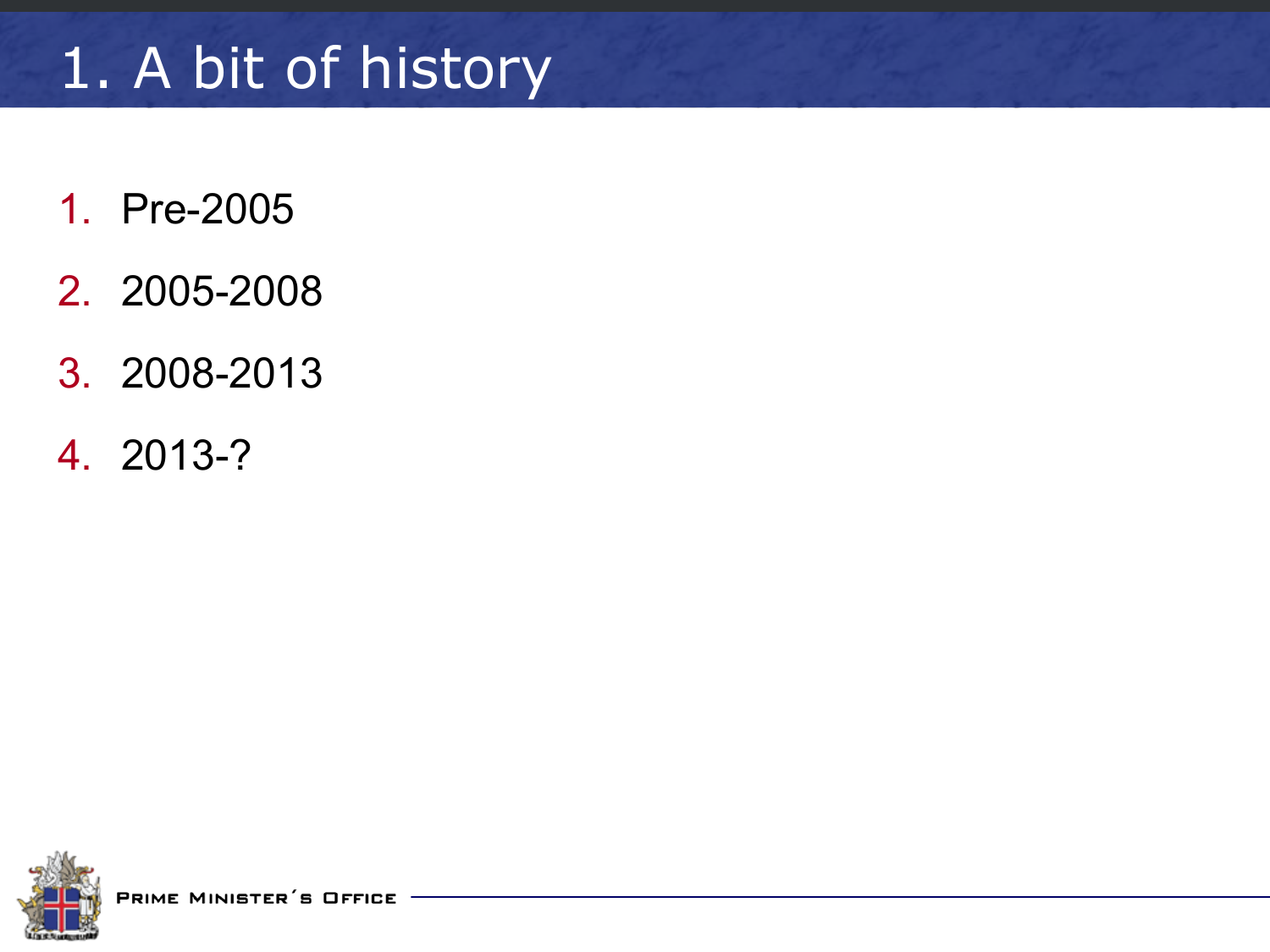# Pre-2005

- » As from 1993 all Government bills have to be accompanied by a statement on the impact on the State budget
- » In 1999 a law on official monitoring rules is adopted, establishing a consultative committee under the Prime Minister tasked with advising Ministries on impact assessments in this particular field

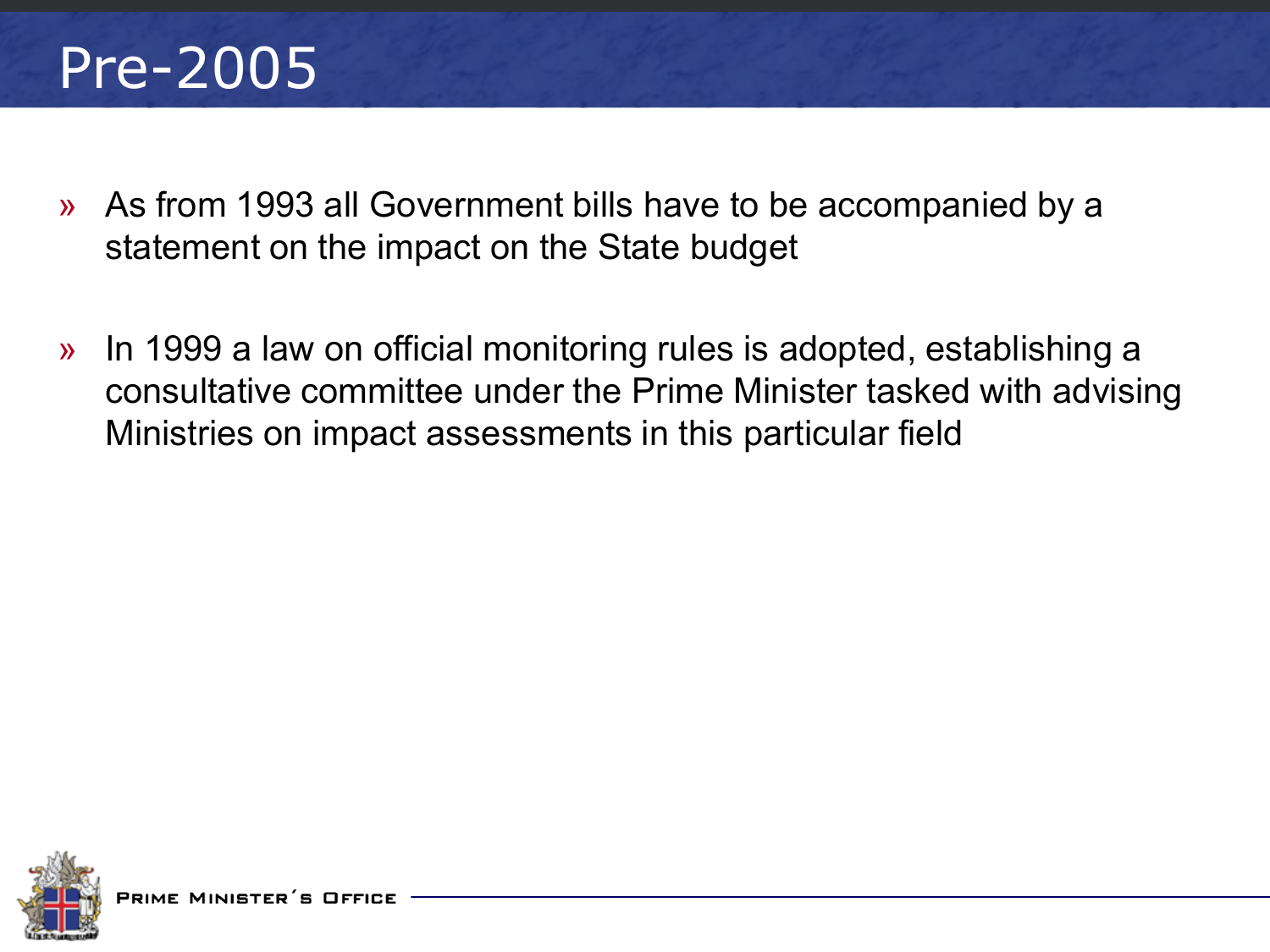# 2005-2008

#### **Action plan ,,simpler Iceland**"

- » PMO issues guidelines on simplification
- » All Ministries develop simplification plans
- » A handbook on legislative drafting is issued
- » The presentation of the legislative programme is improved
- » The Ministries have to complete a checklist which accompanies bills when presented in the Cabinet
- » The action plan is developed and implemented in cooperation between the Ministries, the office of Parliament, local authorities and stakeholders from the industry

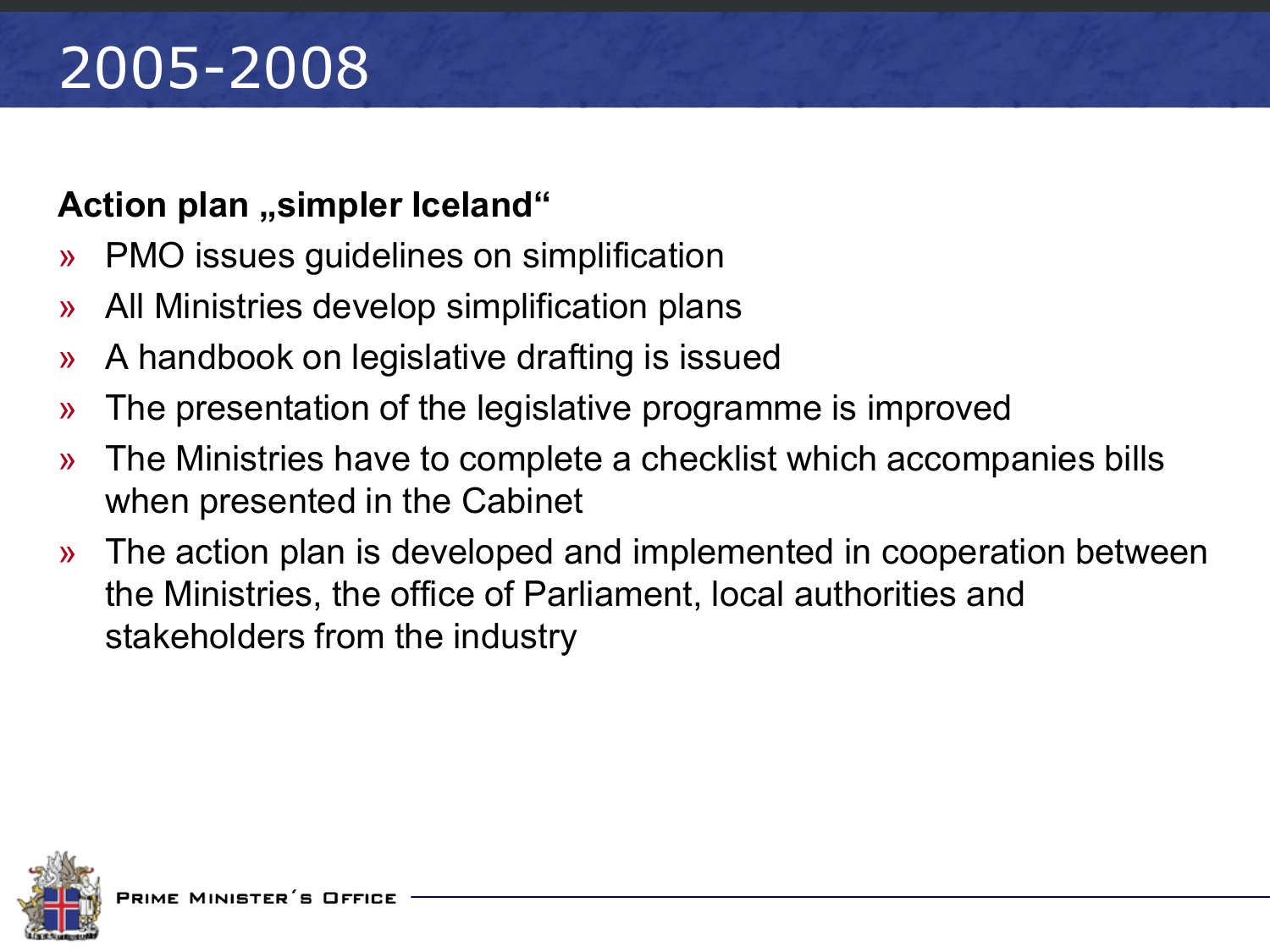# 2008-2013

**DLA established in the PMO in 2009** (5 lawyers, doing other things as well)

- scrutinises draft laws from the Ministries, issues a confidential opinion presented in the Cabinet
- developes standards, organises training
- was instrumental in preparing new Cabinet rules of procedure issued early 2013, prepared a draft Parliamentary resolution which was not passed
- participation in international fora (OECD, EU, Nordic cooperation)
- » Builds on previous work, but not much involvement outside Ministries and the Parliament's Office (I. no. 27/1999 a "sleeping beauty")

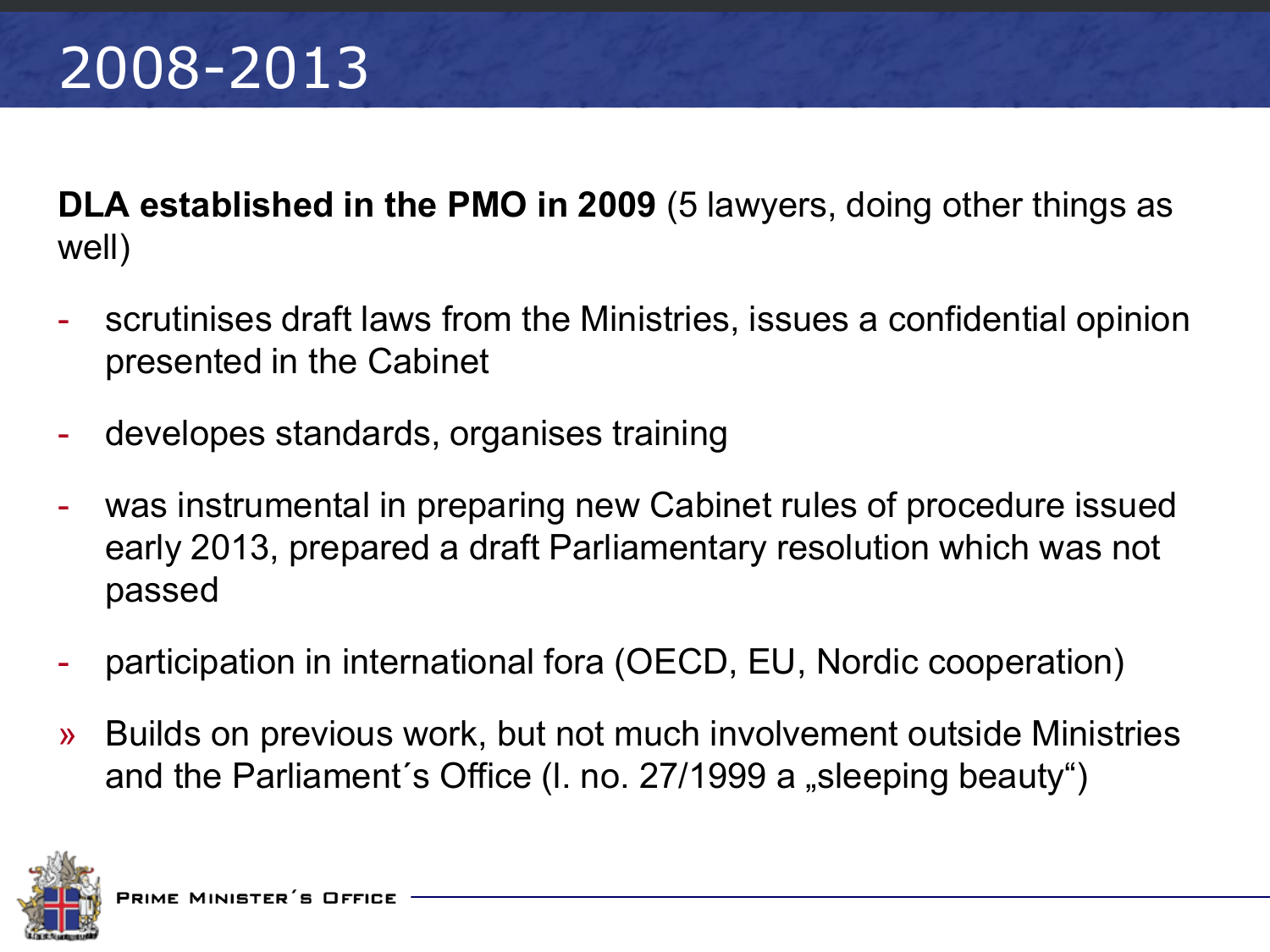### 2008-2013

The new law on local authorities from 2011 mandates that every Government bill presented in Parliament and affecting the local authorities must be accompanied with an analysis of the financial impact on them.

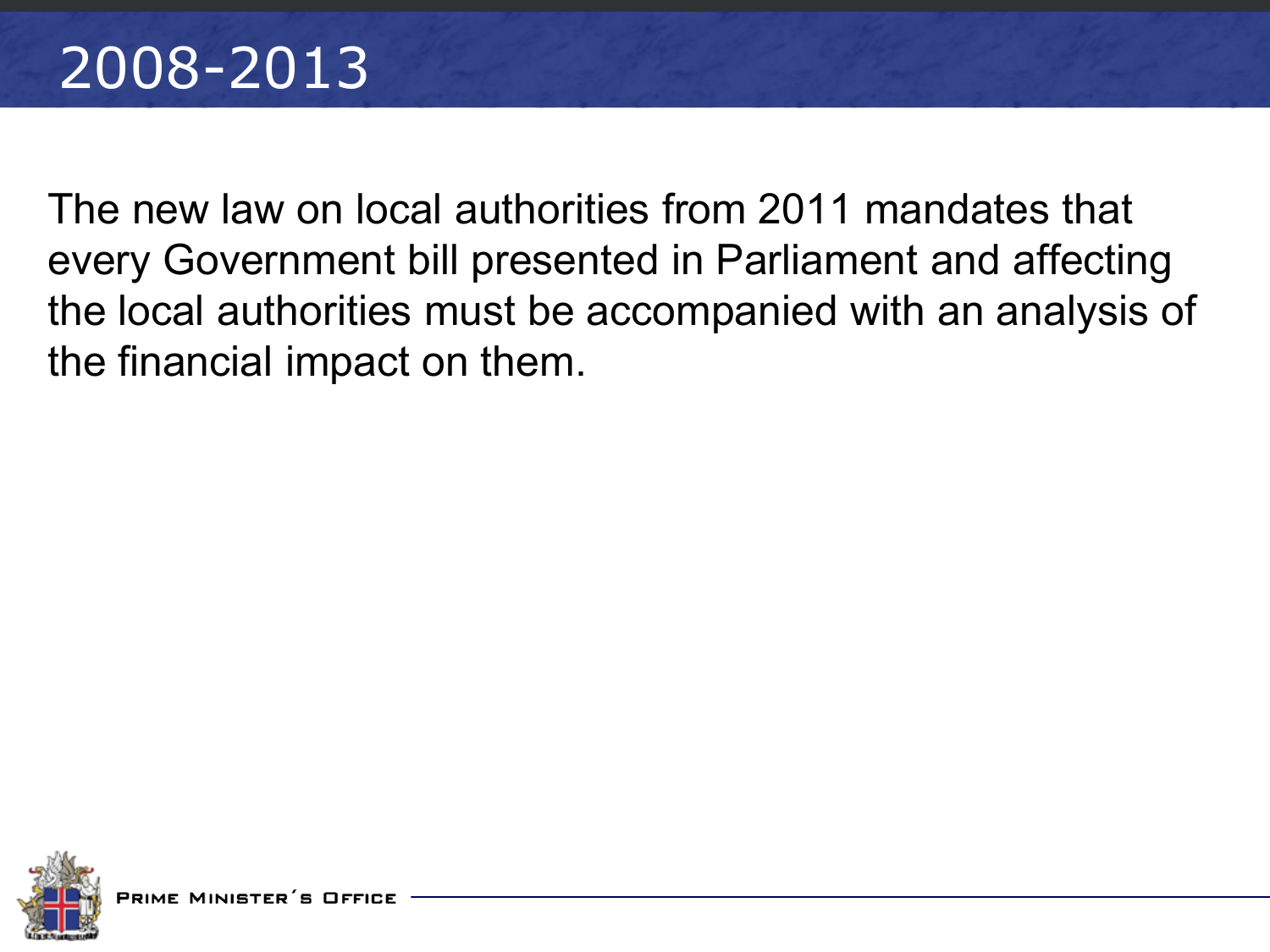RIAs are gaining ground, but there is still a lot of room for improvements (point in time, data, quality of analysis).

Consultation is also gaining ground, but it is not mandatory, at Ministry level, and sometimes the quality of the consultation and the way it is presented in the notes to the relevant bill can be criticised.

Planning and project management are underdeveloped.

Need for more consensus on the respective roles of Parliament and the Ministries.

Little focus on simplification or ex-post evaluation.

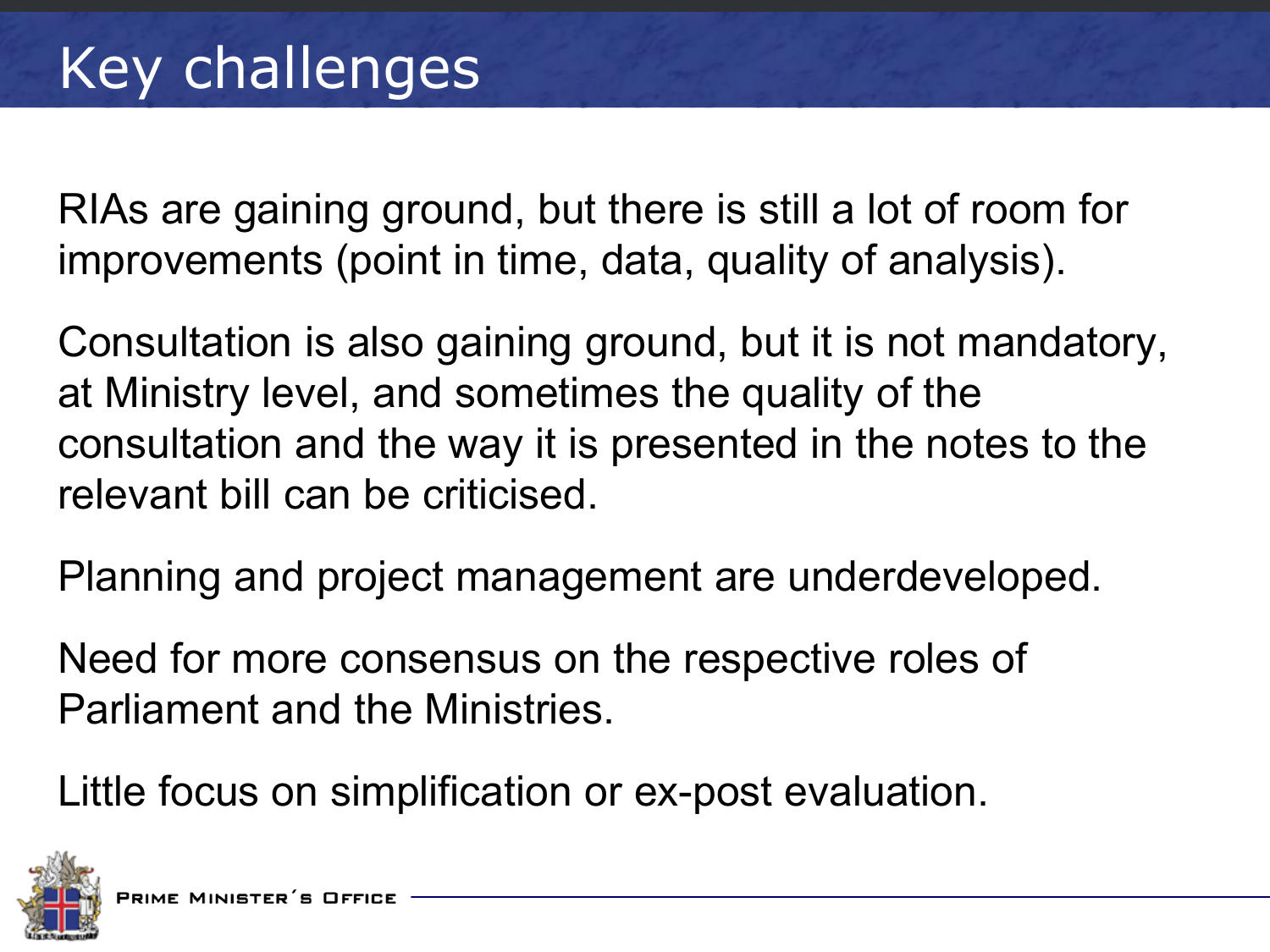# Proposed action: Revision of law 27/99

Goals of revision:

Increase the effectiveness of the law.

Make the purpose of the law clearer.

Increase the independence of the advisory committee under the law.

Increase the transparency of the work of the committee.

Give the committee a special role in promoting the quality of RIAs.

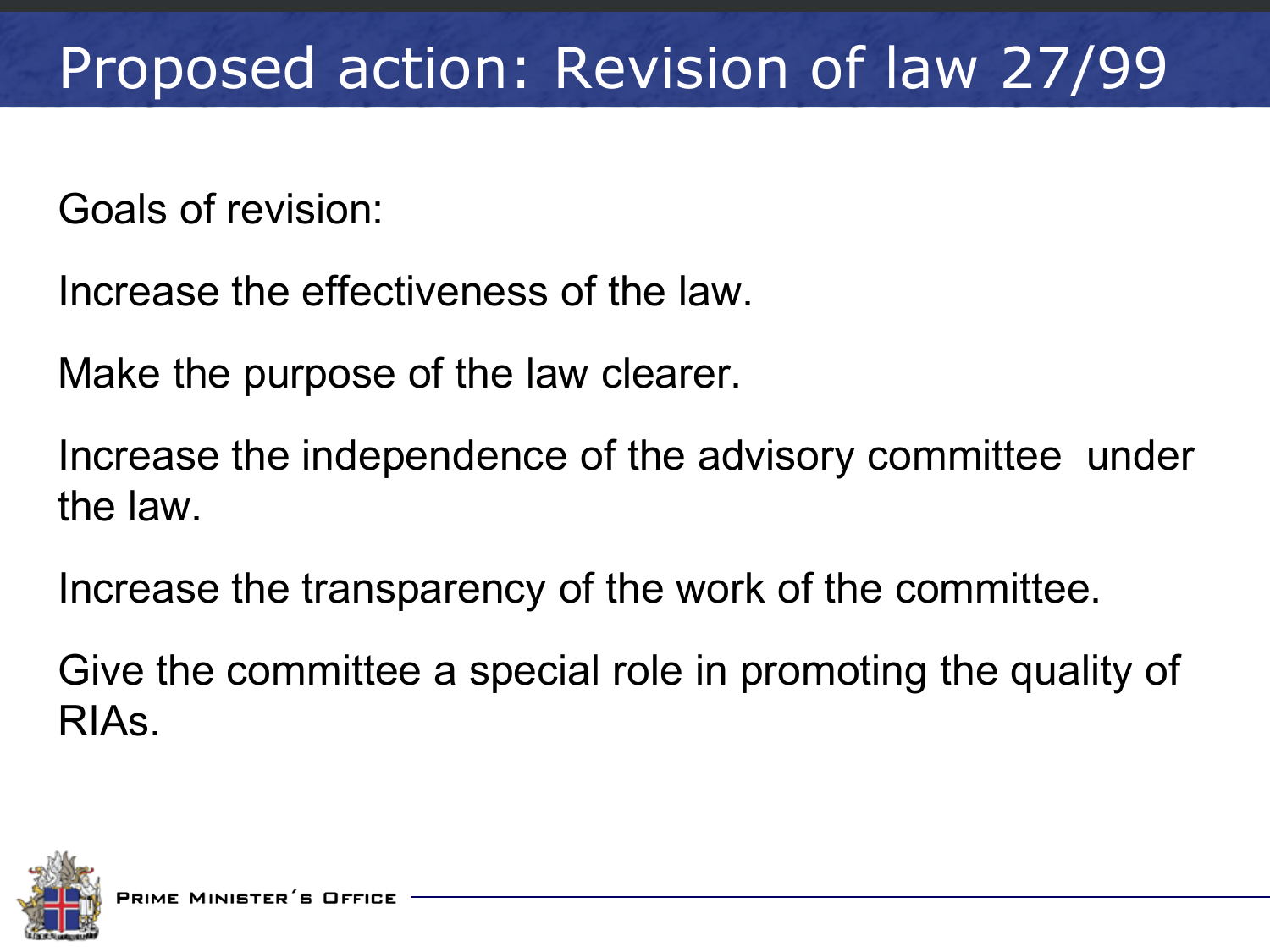# Revision of law 27/99 – some ideas

Broaden the scope so that it not only covers inspection rules, but all legislation imposing regulatory burdens on businesses.

Increase the independence of the committee, in particular the chairperson should be independent of both business and Government.

Ensure transparancy through the publication of opinions.

Task the committee with reviewing RIAs, perhaps step by step, so that at the beginning selected bills, depending on their impacts on business, are in sent to the committee for review.

Give the committee wider tasks in reviewing the government´s performance in the better regulation field (yearly report etc.).

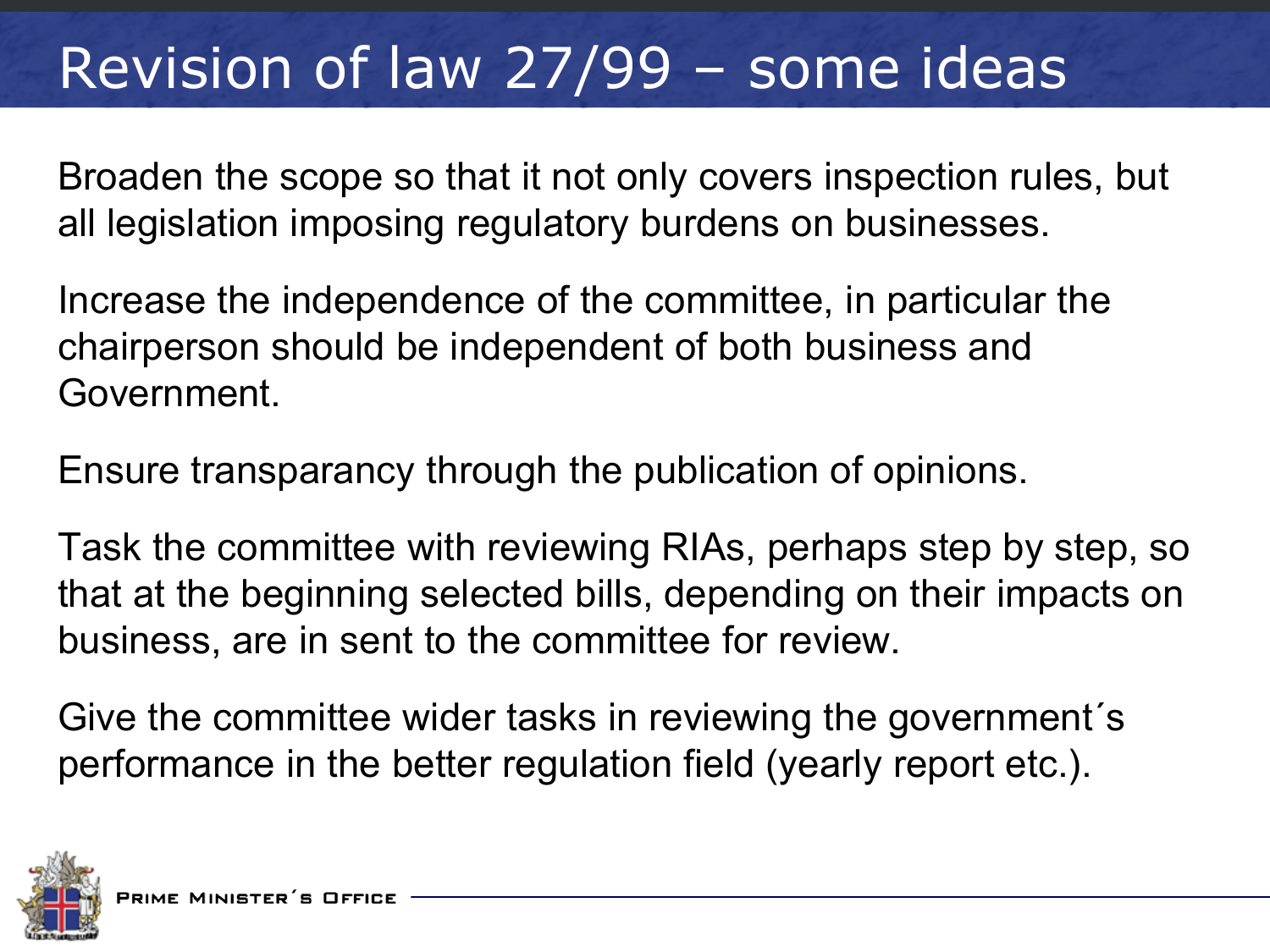### Proposed action – procedures

#### Goal:

Improved accordance between legislative proposals and the Coalition agreement.

Better overview of the total impact of proposed legislation on businesses.

Give the the businesses an opportunity to learn in a timely manner about legislative intentions.

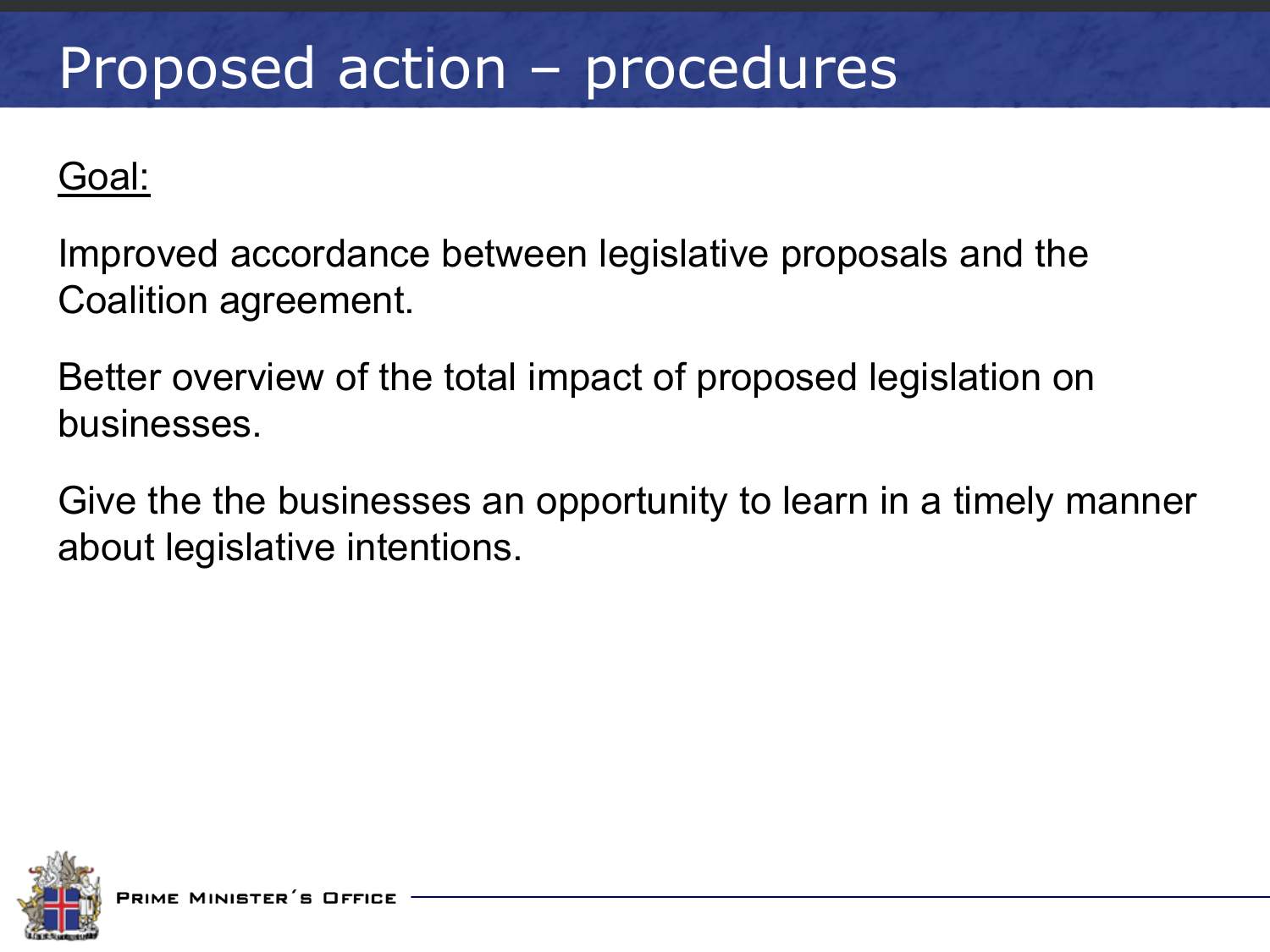### Procedures – some ideas

#### The legislative programme should

cover a longer period,

be reviewed more closely at cabinet level as regards compliance with the coalition agreement, inter alia regarding impact on businesses,

be reviewed at cabinet level as regards appropriate planning, project management (are RIAs and consultation planned?) and the necessity for legislative intervention,

in short, should be taken more seriously as an important planning tool.